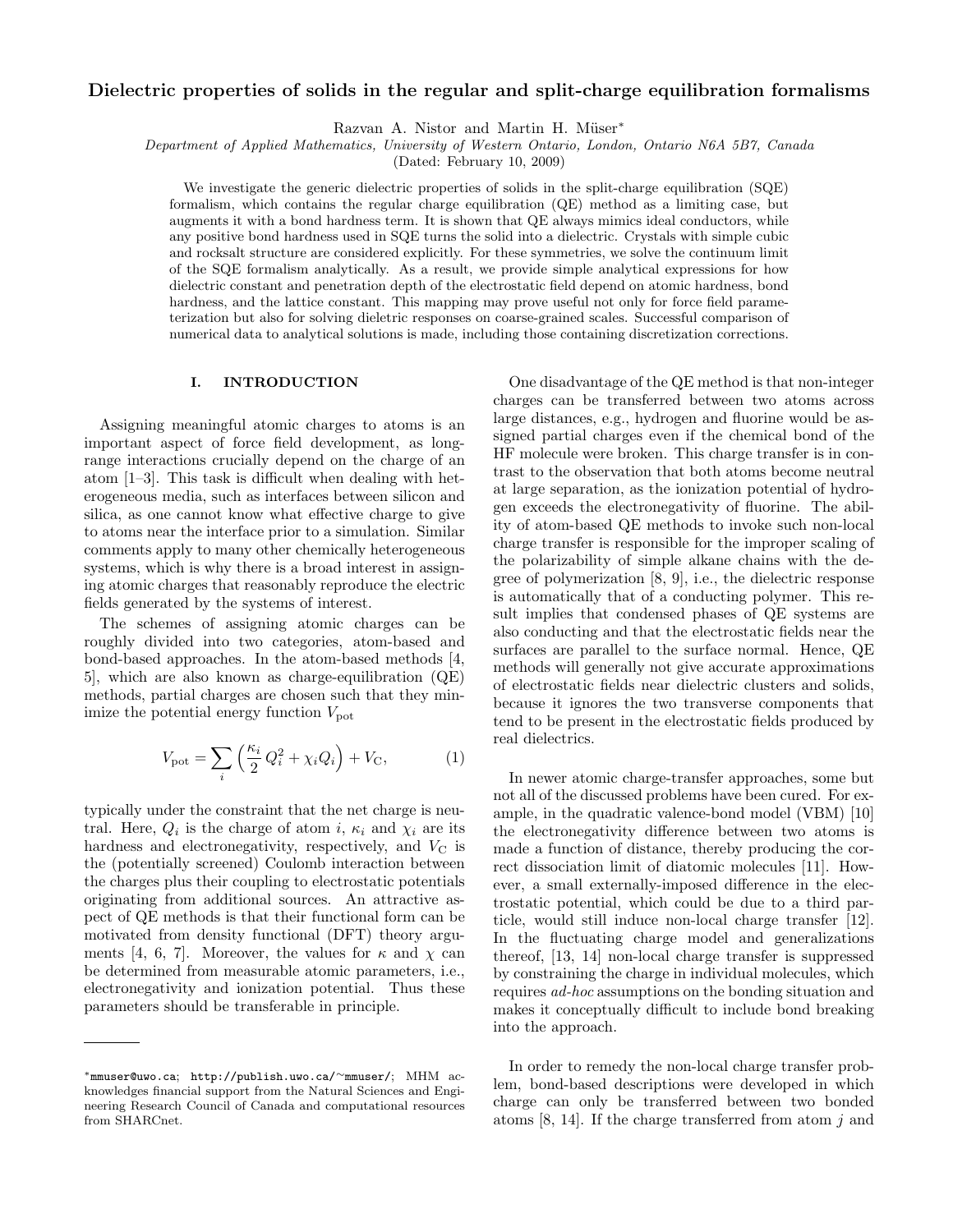atom i is denoted by  $q_{ij}$ , then the net charge of atom i is

$$
Q_i = \sum_j q_{ij},\tag{2}
$$

where  $q_{ij} = -q_{ji}$ . In bond-based approaches, the hardness is associated with the charges,  $q_{ij}$  transferred across a bond, rather than with the atoms. Thus, the term  $\sum_i \kappa_i Q_i^2/2$  in Eq. (1) is replaced with  $\sum_{ij} \kappa_{s,ij} q_{ij}^2$ , where the sum runs over all bonds involving atoms  $\tilde{i}$  and  $j$ , and  $\kappa_s$  denotes the bond hardness. An advantage of pure bond based descriptions is that  $\kappa_s$  can be made distance dependent, whereby charge transfer across large distances can be suppressed. However, a pure bond description loses the attractive feature of QE approaches that the parameters  $\kappa$  and  $\chi$  are motivated from DFT. Moreover, the polarizability of alkane chains with the degree of polymerization exhibits the wrong scaling in the limit of small chains [9].

Recently, the split-charge equilibration (SQE) approach was proposed, which combines the ideas of atombased and bond-based approaches in one model. In its simplest or default variant,  $V_{pot}$  can be expressed as

$$
V_{\rm pot} = \sum_{i,j>i} \frac{\kappa_{\rm s,ij}}{2} q_{ij}^2 + \sum_i \left(\frac{\kappa}{2} Q_i^2 + \chi_i Q_i\right) + V_{\rm C}.
$$
 (3)

In this variant SQE retains the parameters  $\kappa$  and  $\chi$ that are motivated from DFT, but also includes the phenomenologically added bond hardness term,  $\kappa_{\rm s}$ , which penalizes charge flow between two atoms. The SQE model can be parameterized to produce the correct dissociation limits of molecules by turning the bond hardness into a distance-dependent term [12, 15], and it shows more accurate scaling with the degree of polymerization than other charge equilibration schemes [9], thereby remedying the problems associated with charge-transfer potentials mentioned so far. Lastly, the SQE approach contains the pure bond and pure atom type approaches as limiting cases by setting either the atomic or the bond hardnesses to zero, respectively. For these reasons, the SQE formalism is a promising avenue to accurately describe atomic charge transfer in classical force fields.

In this work, we wish to elucidate another advantage of the SQE method, namely, the ability to tune the dielectric response of a solid by turning on the pure bond hardness term in the formalism, without having to resort to reverse mapping schemes beforehand, such as reverse Monte Carlo [16]. Charge equilibration methods are usually parameterized for molecules in the gas phase. While the methodology has been applied to the condensed phases, in particular in molecular dynamics simulations, we are not aware of an attempt to determine the two most important phenomenological dielectric materials constants, namely the dielectric constant and the penetration depth, from the QE or SQE model parameters. It is the intention of this work to fill this gap. We will do this by a combination of analytical and numerical work, in particular, we investigate the dielectric response

of a simple cubic and rocksalt lattice to an external field. This will be done by investigating the continuum limit of the SQE model, which can be solved analytically.

## II. THEORY

In this section, we discuss the generic dielectric properties of our ordered one-component (simple cubic) and two-component (rocksalt) systems. To do this, we first calculate the expected charges for the sublattices of the rocksalt structure and discuss the stability of the solution as a function of the model parameters, which are the lattice constant, a, the Madelung constant,  $\alpha_M$ , and the split-charge parameters. Next, we introduce notation required for the later analytical sections, in which we derive the continuum limit of the SQE approach and its solution. Special attention is payed to the response of a dielectric solid in a capacitor geometry, from which one can derive simple analytical expressions for the dielectric constant and the penetration depth. Our treatment will also include discretization corrections that move our treatment beyond the continuum limit.

Generalization to more complicated compositions and geometries can be made in a straightforward fashion, and therefore conclusions we draw on our very simple model systems should remain valid for other two component structures. The main difference between simple and complex geometries would be that dimensionless factors in the equations would turn out differently for other crystal geometries and that coupling between next-nearest neighbors would lead to similar changes in wavelengthdependent properties as they do in problems related to lattice dynamics.

#### A. Atomic charges for the rocksalt structure

For a strictly period rock salt crystal it is a straightforward procedure to calculate the atomic charges, because each split charge is identical, except for a sign, i.e.,  $q_{ij} = \pm q_s$ , where we chose  $q_s$  to be positive. In the rocksalt structure, where each atom has six neighbors of opposite charge, the atomic charges are  $Q_i = \pm 6 q_s$ , depending on the ion type. If  $\alpha_M$  denotes the Madelung constant, and  $N_{\rm n}=6$  the number of nearest atoms, then the energy per atoms  $v$  is given by

$$
v = \frac{N_{\rm n}}{4} \kappa_{\rm s} q_{\rm s}^2 + \frac{1}{2} \kappa (N_{\rm n} q_{\rm s})^2 - \frac{\alpha_{\rm M}}{4\pi\epsilon_0} \frac{(N_{\rm n} q_{\rm s})^2}{a} \pm \frac{\Delta \chi}{2} N_{\rm n} q_{\rm s}, \tag{4}
$$

where  $\Delta \chi$  is the electronegativity difference of the two species occupying the two sublattices and  $\kappa$  is the average value of  $\kappa_{\text{Cl}}$  and  $\kappa_{\text{Na}}$ , where we have indexed  $\kappa$  with the symbols Na and Cl to distinguish the two different species on the sublattice.

The system is positive definite and hence stable if the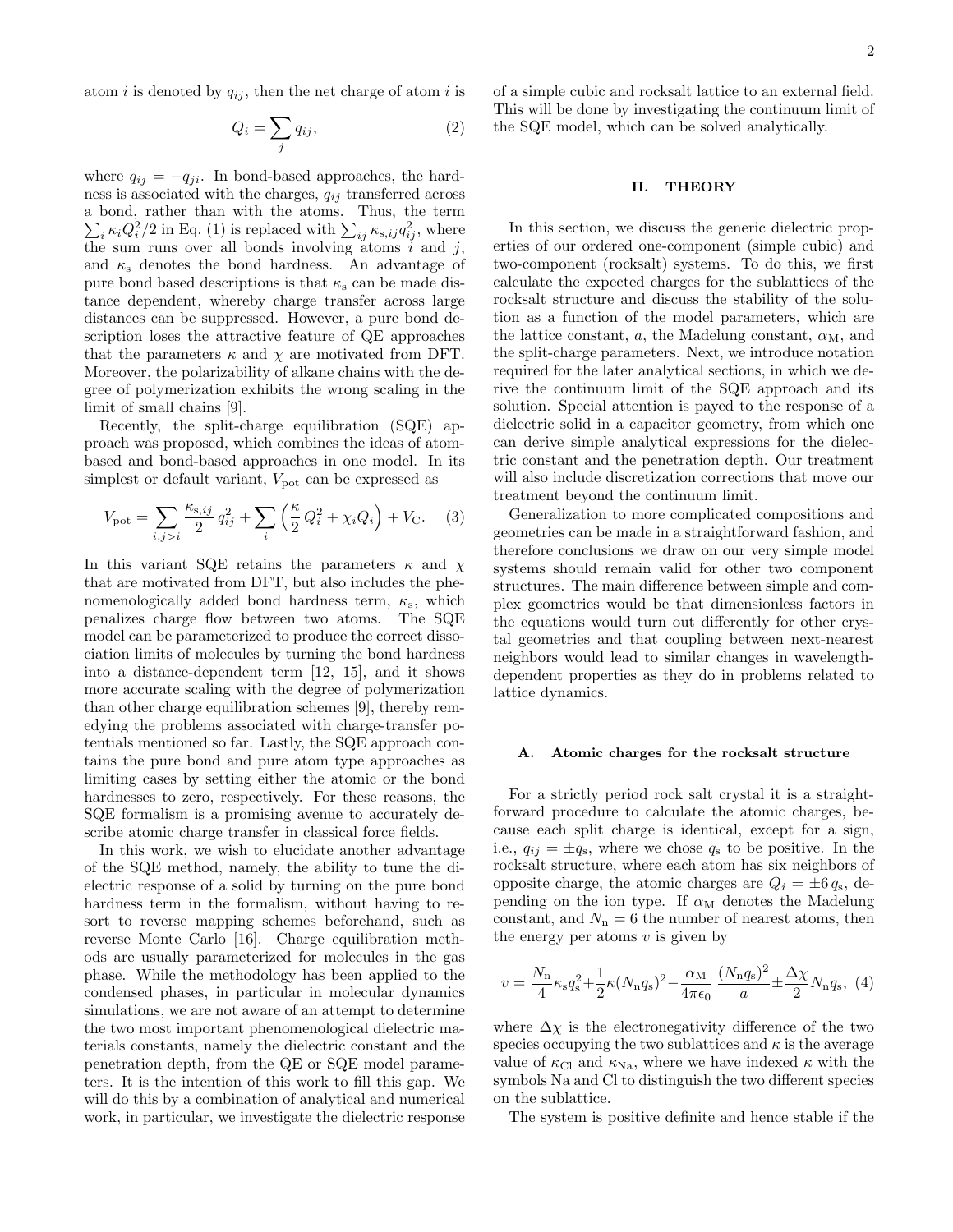prefactor to the term quadratic in  $q_s$  is positive, i.e., when

$$
N_{\rm n}\kappa_{\rm s} + 2\kappa N_{\rm n}^2 - \frac{\alpha_M}{\pi \epsilon_0} \frac{N_{\rm n}^2}{a} > 0 \tag{5}
$$

in which case  $v$  can be minimized by requiring that  $\partial v/\partial q_s$  vanishes and thus

$$
Q = \pm \frac{N_{\rm n}^2 \Delta \chi}{N_{\rm n} \kappa_{\rm s} + 2\kappa N_{\rm n}^2 - \frac{\alpha_M}{\pi \epsilon_0} \frac{N_{\rm n}^2}{a}}.
$$
(6)

Generalization to other two-atomic crystals remain relatively simple, as long as each atom has a well-defined position in the unit cell so that Madelung constants can be defined.

## B. Notation and Convention

In this section, we will define some of the notation and convention used throughout the remainder of the paper. Lattice points will be indexed with three indices  $(l, m, n)$ such that

$$
\frac{1}{a}\mathbf{R}_{lmn} = l\mathbf{e}_x + m\mathbf{e}_y + n\mathbf{e}_z, \tag{7}
$$

when they are explicitly indexed. Unless mentioned otherwise, the indices l,m, and n will run from one to  $N_x$ ,  $N_y$ , and  $N_z$ , respectively, which will be taken to be infinity in the analytical calculations.

The split charge flown from atom  $(l + 1)mn$  to atom *lmn* will be denoted as  $q_{lmn}^{(1)}$  and likewise the split charge flown from atom  $l(m + 1)n$  to lmn will be denoted as  $q_{lmn}^{(2)}$ , etc. With this notation the charge on atom  $lmn$ can be written as

$$
Q_{lmn} = q_{lmn}^{(1)} - q_{(l-1)mn}^{(1)} + q_{lmn}^{(2)} - q_{l(m-1)n}^{(2)} + q_{lmn}^{(3)} - q_{lm(n-1)}^{(3)}
$$
\n(8)

This notation will allow us to map the diagonalization procedure of the split charge formalism onto an eigenmode problem of lattice vibrations in the simple cubic (or rocksalt) crystals. Please note that this mapping is not critical to the results but a matter of rather large convenience.

The assumption of the continuum limit in the SQE model is that the  $q_{lmn}$  are smooth functions of their indices so that it is meaningful to define continuous functions  $q(\mathbf{R})$  reflecting the split charges at the lattice sites. Interpreting Eq. (8) as a finite difference version of a gradient, one can also describe charges as smooth functions of R via

$$
Q(\mathbf{R}) = a\partial_{\alpha}q_{\alpha}(\mathbf{R}).\tag{9}
$$

Note that  $Q(\mathbf{R})/a^3$  corresponds to the charge density,  $\rho(\mathbf{R})$ , i.e.,  $Q(\mathbf{R})$  is the charge contained in an appropriately chosen elementary cell around a given lattice point.

In reciprocal space, Eq. (9) reads

$$
\tilde{Q}(\mathbf{k}) = i a k_{\alpha} \tilde{q}_{\alpha}(\mathbf{k}) \tag{10}
$$

in the continuum limit, where we have assumed the summation convention over identical Greek indices. For lattices other than simple orthorhombic lattices, explicit summation would be required, because the orientation of the split charges would not align any longer with the Cartesian coordinate axis and the continuum limit calculations would be more cumbersome to be carried out.

In analogy to lattice problems, one could associate the  $q_{\alpha}(\mathbf{R})$  as vibrations in the  $\alpha$ -direction. The  $\kappa_{\rm s}$  would then correspond to on-site springs, while the  $\kappa$  would reflect springs between two nearest-neighbor particles. These springs would not only have a longitudinal component but also transverse (i.e. bending) components of identical magnitude.

If one wants to take into account the discreteness of the lattice and its periodicity when relating the split charge field and the charge density, then the term  $k_{\alpha}$  in Eq. (10) should be replaced with the following expression:

$$
k_{\alpha} \to \frac{2}{a} \sin\left(\frac{k_{\alpha} a}{2}\right). \tag{11}
$$

While the lattice constant a was used to define the unit of length, we will formally write the number density of atoms, n, as  $n = 1/a<sup>3</sup>$ . In the bulk, there are three split charges per atom on average, so that one can define the split-charge density as  $n_s = 3n$ . The number density of the split charge with a given index is the same as the atomic density.

Lastly, we would like to define the prefactors for the Fourier series coefficients:

$$
q_{\beta}(\mathbf{R}) = \sum_{\mathbf{k}} \tilde{q}_{\beta}(\mathbf{k}) e^{ik_{\alpha}R_{\alpha}} \qquad (12a)
$$

$$
\tilde{q}_{\beta}(\mathbf{k}) = \frac{1}{N} \sum_{\mathbf{R}} q_{\beta}(\mathbf{R}) e^{-ik_{\alpha}R_{\alpha}}.
$$
 (12b)

The same convention for Fourier transformation will be used for the charges  $Q(\mathbf{R})$  and their Fourier transform  $Q(\mathbf{k})$ . This way  $Q(0)$  corresponds to the average charge.

#### C. Diagonalization of the split-charge energy

In this section, we will express the energy of the splitcharge model in reciprocal space. We start by setting up the energy in real space. Realizing that the energy of a split charge in an electrostatic field  $E(R)$  due to external charges (not to be confused with external field) is  $-q_\alpha(\mathbf{R})E_\alpha(\mathbf{R})$ , we can write

$$
V = \sum_{\mathbf{R}} \frac{\kappa}{2} Q^2(\mathbf{R}) + \frac{\kappa_s}{2} q_\alpha(\mathbf{R}) q_\alpha(\mathbf{R}) - q_\alpha(\mathbf{R}) E_\alpha(\mathbf{R})
$$

$$
+ \frac{1}{8\pi\epsilon_0} \sum_{\mathbf{R}, \mathbf{R} \neq \mathbf{R}'} \frac{Q(\mathbf{R}) Q(\mathbf{R'})}{|\mathbf{R} - \mathbf{R'}|}
$$
(13)

The last summand is the Coulomb interaction energy,  $V_{\rm C}$ , which can be represented with the help of the Ewald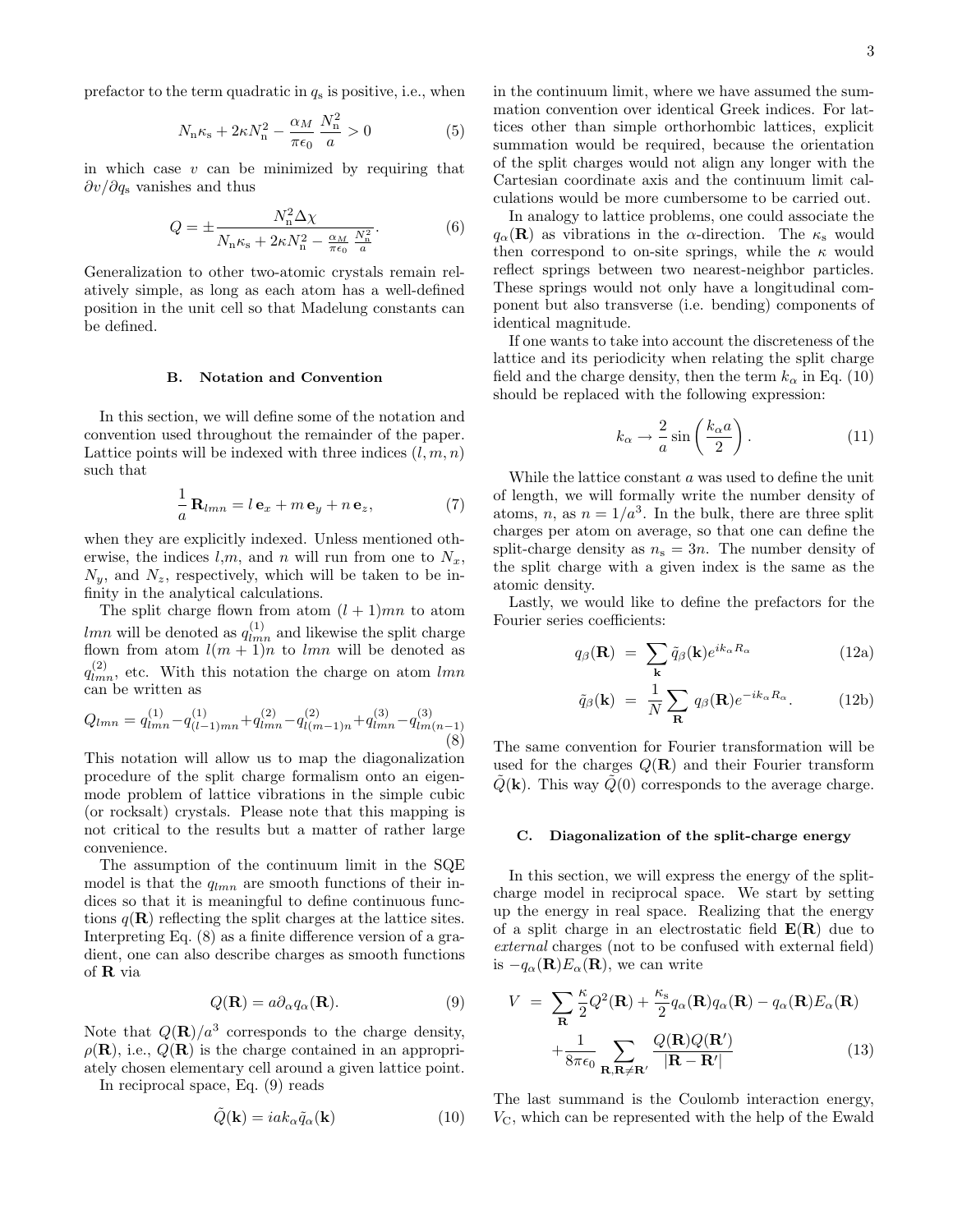summation. For analytical calculations, it is most convenient to express  $V_{\rm C}$  entirely in reciprocal space. With our convention of the Fourier series and by reducing the k vectors to those that lie in the first Brillouin zone (BZ) of the simple cubic lattice, we obtain

$$
\frac{1}{N}V_{\rm C} = \frac{1}{4\pi\epsilon_0 a} \sum_{\mathbf{k} \in \mathbf{1}. \text{ BZ}} \alpha_{\rm M}(\mathbf{k}) \tag{14}
$$

with

$$
\frac{1}{4\pi} \alpha_{\text{M}}(\mathbf{k}) = \lim_{\alpha_{\text{E}} \to \infty} -\frac{\alpha_{\text{E}}}{\sqrt{2\pi}^{3}} + \sum_{\mathbf{G}} \frac{\exp(-a^{2}|\mathbf{k} + \mathbf{G}|^{2}/2\alpha_{\text{E}}^{2})}{a^{2}|\mathbf{k} + \mathbf{G}|^{2}},
$$
(15)

where **G** are reciprocal lattice vectors.

Two important limiting cases for our wavevector dependent Madelung constant  $\alpha_M(\mathbf{k})$  are:

$$
\tilde{\alpha}_{\mathbf{M}}(\mathbf{k}) = \begin{cases} 4\pi/(ka)^2 & \text{for } k \to 0\\ -\alpha_{\mathbf{M}}^{\text{NaCl}} & \text{for } \mathbf{k} = \frac{\pi}{a}(1,1,1) \end{cases}
$$
(16)

where  $\alpha_{\text{M}}^{\text{NaCl}} = 1.748$  is the "regular" Madelung constant for the rocksalt lattice. It is the minimum value of  $\alpha_M(\mathbf{k})$ for the simple cubic structure, and hence when the stability condition in Eq. (5) is violated, the system exhibits an instability into the rocksalt structure. More information on the wave vector-dependent Madelung constant can be found in the next section.

Doing the Fourier transform on the remaining terms in the SQE potential energy yields

$$
\frac{1}{N}V = \sum_{\mathbf{k}} \frac{1}{2} \left( \kappa + \frac{\alpha(\mathbf{k})}{4\pi\epsilon_0 a} \right) \tilde{Q}^*(\mathbf{k}) \tilde{Q}(\mathbf{k}) \n+ \frac{1}{2} \kappa_s \tilde{q}^*_{\alpha}(\mathbf{k}) \tilde{q}_{\alpha}(\mathbf{k}) - \tilde{q}^*_{\alpha}(\mathbf{k}) \tilde{E}_{\alpha}(\mathbf{k}).
$$
\n(17)

Here, it is important to keep in mind that the  $Q(\mathbf{k})$  are related to the Fourier coefficients of the split charges via Eqs. (10) and (11). Thus, energy is minimized if:

$$
\tilde{E}_{\alpha}(\mathbf{k}) = \{e_{\alpha\beta}(\mathbf{k}) + \kappa_{\rm s}\delta_{\alpha\beta}\}\,\tilde{q}_{\beta}(\mathbf{k})\tag{18}
$$

where

$$
e_{\alpha\beta}(\mathbf{k}) = 4\left(\kappa + \frac{\alpha_{\text{M}}(\mathbf{k})}{4\pi\epsilon_0 a}\right) \sin\left(\frac{k_{\alpha}a}{2}\right) \sin\left(\frac{k_{\beta}a}{2}\right) (19a)
$$

$$
\rightarrow \left(\kappa + \frac{1}{\epsilon_0 a}\right) a^2 k_{\alpha} k_{\beta} \text{ for } k \rightarrow 0. \tag{19b}
$$

Thus, one can calculate the response of the split-charge model to a field produced by external charges. It is worth pointing out that the solution is not unique unless  $\kappa_{\rm s} > 0$ , as different split-charge distributions can yield the same charge distributions when the bond hardness is zero. It is furthermore worth pointing out that it is instructive to reproduce the stability criterion for the rocksalt lattice from the formalism developed here. The difference in  $\chi_{\text{Na}}$  and  $\chi_{\text{Cl}}$  can be represented by an (added)

electrostatic field of magnitude  $\Delta \chi/a$  at the wavevector  $\mathbf{k} = (\pi/a)(1, 1, 1)$ . Using this wavevector, Eqs. (19a) and (18) with the appropriate value of  $\alpha(\mathbf{k})$  stated in Eq. (16), one can see that one will only get a (physically meaningful) positive restoring force on the split charge when Eq. (5) is satisfied.

### D. Wavelength-dependent Madelung constant

In this section, we present and discuss the numerical work on the estimation of  $\alpha_M(\mathbf{k})$ , which we needed to calculate the discretization corrections. The bare data is shown in Fig. 1. The comparison to the continuum limit and the Madelung constant of the rock salt lattice are successful. However, the range in which the continuum solution is appropriate turns out fairly small.



FIG. 1: Wavelength-dependent Madelung constant  $\alpha_M(\mathbf{k})$ times the squared wave vector  $k$  (in units of the lattice constant a) along selected paths in the first Brillouin zone of the simple cubic lattice. The continuum limit of that expression is  $4\pi$ , which is shown as the upper dotted line. The value associated with the Madelung constant (times  $\pi[1, 1, 1]$  squared) is represented with the lower straight dashed line. Estimates for the two first leading-order corrections are included as well.  $K_4$  is the fourth' order cumulant defined in Eq. (20).

In Fig. 1 we also show the leading-order corrections to the continuum solution. The first symmetry-allowed correction is of order  $k^2$ . Including that direction leads to a fair representation of  $\alpha(\mathbf{k})$  throughout the first Brillouin zone, although the instability associated with the rock salt lattice is overestimated slightly. Including the second symmetry allowed correction leads to essentially quantitative agreement. These terms are the  $k^4$  term, and a term, which is related to the cubic anisotropy, i.e., the fourth-order cumulant,  $K_4$ ,

$$
K_4 = -(ka)^4 + \frac{3}{2} \sum_{\alpha=1}^3 (k_\alpha a)^4.
$$
 (20)

To summarize,  $\tilde{\alpha}_{\text{M}}(k)$  can be described rather well throughout the first Brillouin zone in simple cubic and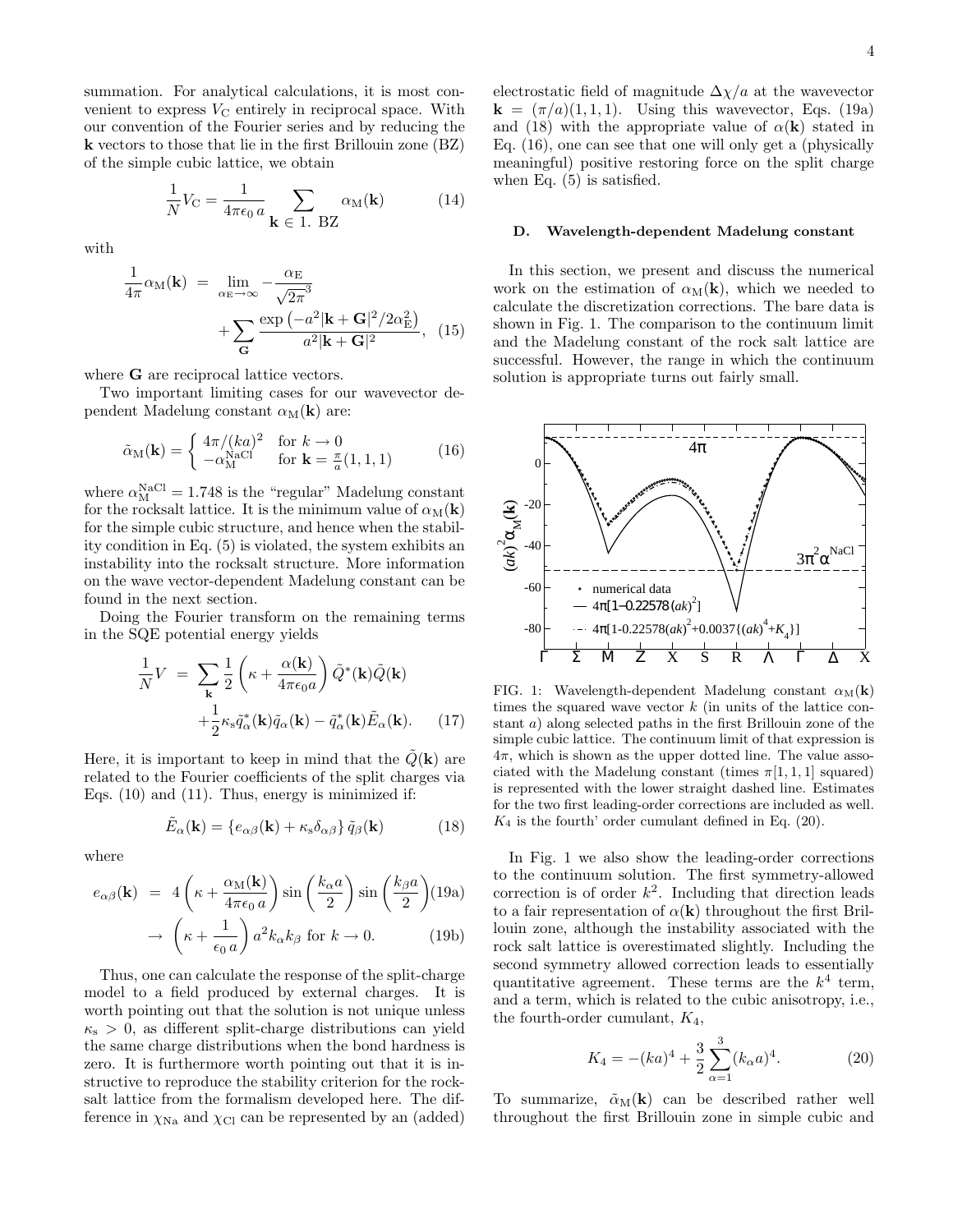rocksalt structures with the equation

$$
\frac{1}{4\pi}\tilde{\alpha}(\mathbf{k}) = 1 - \alpha(ak)^2 + \beta\{(ak)^4 + K_4\},\qquad(21)
$$

where  $\alpha = 0.2257(8)$  and  $\beta = 0.003(7)$ .

## E. Dielectric constant and penetration depth

In this section, we will consider a constant electrical field, parallel to the z-axis and solve the split charge equations in the continuum limit. From the results, one can calculate the dielectric constant and the penetration depth. To mimic the condition of a periodically continued capacitance geometry, which we use in the simulations, see Sec. III A, we write the electrostatic field on the domain  $-(1 + \epsilon)z_m < z < (1 + \epsilon)z_m$  (with  $\epsilon \to 0$ ) as

$$
\mathbf{E}(\mathbf{R}) = \mathbf{e}_z \left\{ E_0 - E_0 z_m \delta(z \pm [1 + \epsilon] z_m) \right\} \tag{22}
$$

and repeat this field along z direction with period  $2z_{\rm z}$ . The presence of the  $\delta$  functions in Eq. (22) turn the external electrostatic potential into a function that is periodic in space and that allows for a direct comparison with the numerical solutions of the problem. The Fourier series coefficients of the z-component of the E-field satisfy

$$
\tilde{E}_3(\mathbf{k}) = \begin{cases}\n-2E_0, & k_x = k_y = 0, \ k_z = \frac{2\pi n}{(1+\epsilon)z_m}, \ n \in \mathbb{N} \\
0, & \text{else.} \n\end{cases}
$$
\n(23)

Assuming the continuum limit, allows one to rewrite Eq.  $(18)$  as

$$
\tilde{E}_{\alpha} = \left\{ \left( \kappa a^2 k^2 + \frac{1}{\epsilon_0 a} \right) \frac{k_{\alpha} k_{\beta}}{k^2} + \kappa_{\rm s} \delta_{\alpha \beta} \right\} \tilde{q}_{\beta} \qquad (24)
$$

for the given wavevector of interest. Assuming the capacitor geometry described in the precedent paragraph, we can chose,  $\tilde{E}_{\alpha}(\mathbf{k}) = -2E_0\delta_{k_10}\delta_{k_20}\delta_{3\alpha}$ ,  $k_{\alpha} = k\delta_{3\alpha}$  and  $\tilde{q}_{\alpha} = \tilde{q}_{s}\delta_{3\alpha}$ , one can invert this last (matrix) equation to yield:

$$
\tilde{q}_{\rm s}(k) = \frac{-2E_0}{\kappa a^2 k^2 + \frac{1}{\epsilon_0 a} + \kappa_{\rm s}}.\tag{25}
$$

Thus, for  $k \to 0$ , the term related to  $\kappa$  disappears with  $k^2$ , which means that there is no restoring force to an external electrostatic field and charge flows as long until the external electrostatic field is compensated by the polarization charge, i.e., the system behaves metallic.

The macroscopic or long wave length response in the presence of a finite bond hardness (dielectric) divided by that of the metal  $(\kappa_s = 0)$  is

$$
\frac{\tilde{q}_{\rm s, dielectric}}{\tilde{q}_{\rm s, metallic}} = \frac{1/\epsilon_0 a}{\kappa_{\rm s} + 1/\epsilon_0 a} \tag{26}
$$

for small  $k$ . In the absence of periodic boundary conditions, i.e., for real capacitor geometries, this ratio expresses the percentage of the external field that is annihilated by the polarization response of the system, which is complete annihilation for  $\kappa_s = 0$ , and thus

$$
\epsilon_{\mathbf{r}} = 1 + \frac{1}{\epsilon_0 a \kappa_{\mathbf{s}}}.\tag{27}
$$

When solving the response of the dielectric with given  $E_3(z)$ , solutions would be obtained by finding the roots in the denominator of Eq. (25). These roots are

$$
ak_{1,2} = \pm i\sqrt{\frac{1}{\kappa} \left(\kappa_{\rm s} + \frac{1}{\epsilon_0 a}\right)}\tag{28}
$$

The absolute values of these roots are an inverse lengthscale, which can be associated with a correlation or penetration depth,  $\delta$ , for which we thus find

$$
\delta = a \cdot \sqrt{\frac{\epsilon_0 a \kappa}{1 + \epsilon_0 a \kappa_s}}.\tag{29}
$$

Eqs. (28) and (29) allow one to chose effective values for the "free" parameters of the SQE model, as to best reflect the dielectric properties of a given material. Since  $\epsilon_r$  is "fixed" by the choice of  $\kappa_s$ , the  $\delta$  can be used to "finetune" effective values for  $\kappa$ . Embedding more specific behavior into the SQE model, such as different functional forms of the dispersion, would require the introduction of split charges beyond nearest-neighbor split charges.

#### F. Discretization corrections

As can be seen in Sect. II D, the range in which the continuum approximation describes the wave vector dependent Madelung constant  $\alpha_M(\mathbf{k})$  accurately is rather limited. When the first correction is included, it is still relatively simple to solve the continuum model and at the same time,  $\alpha_M(k)$  is obtained quite accurately in a fair fraction of the first Brillouin zone. To include the corrections, we use

$$
\alpha_{\rm M}(k) = 4\pi \left[ 1 - \alpha (ak)^2 \right],\tag{30}
$$

where  $\alpha \approx 0.22578$  for the simple cubic lattice,

One can proceed as in the previous section, except that Eq. (24) is replaced with

$$
\tilde{E}_{\alpha} = \left\{ \left( \kappa a^2 k^2 + \frac{1 - \alpha (ak)^2}{\epsilon_0 a} \right) \frac{k_{\alpha} k_{\beta}}{k^2} + \kappa_s \delta_{\alpha \beta} \right\} \tilde{q}_{\beta}.
$$
\n(31)

The roots in the prefactor to  $\tilde{q}_{\beta}$  in this equation, from which the penetration depths was calculated, are now

$$
\delta = a \cdot \sqrt{\frac{\epsilon_0 a \kappa - \alpha}{1 + \epsilon_0 a \kappa_s}},\tag{32}
$$

and thus discretization corrections reduce the penetration depth, which will be particularly apparent when  $\kappa$ is very small.

When  $\kappa$  is sufficiently small, the penetration depth becomes imaginary. For small  $\kappa$ , the values for  $\kappa$ <sub>s</sub> must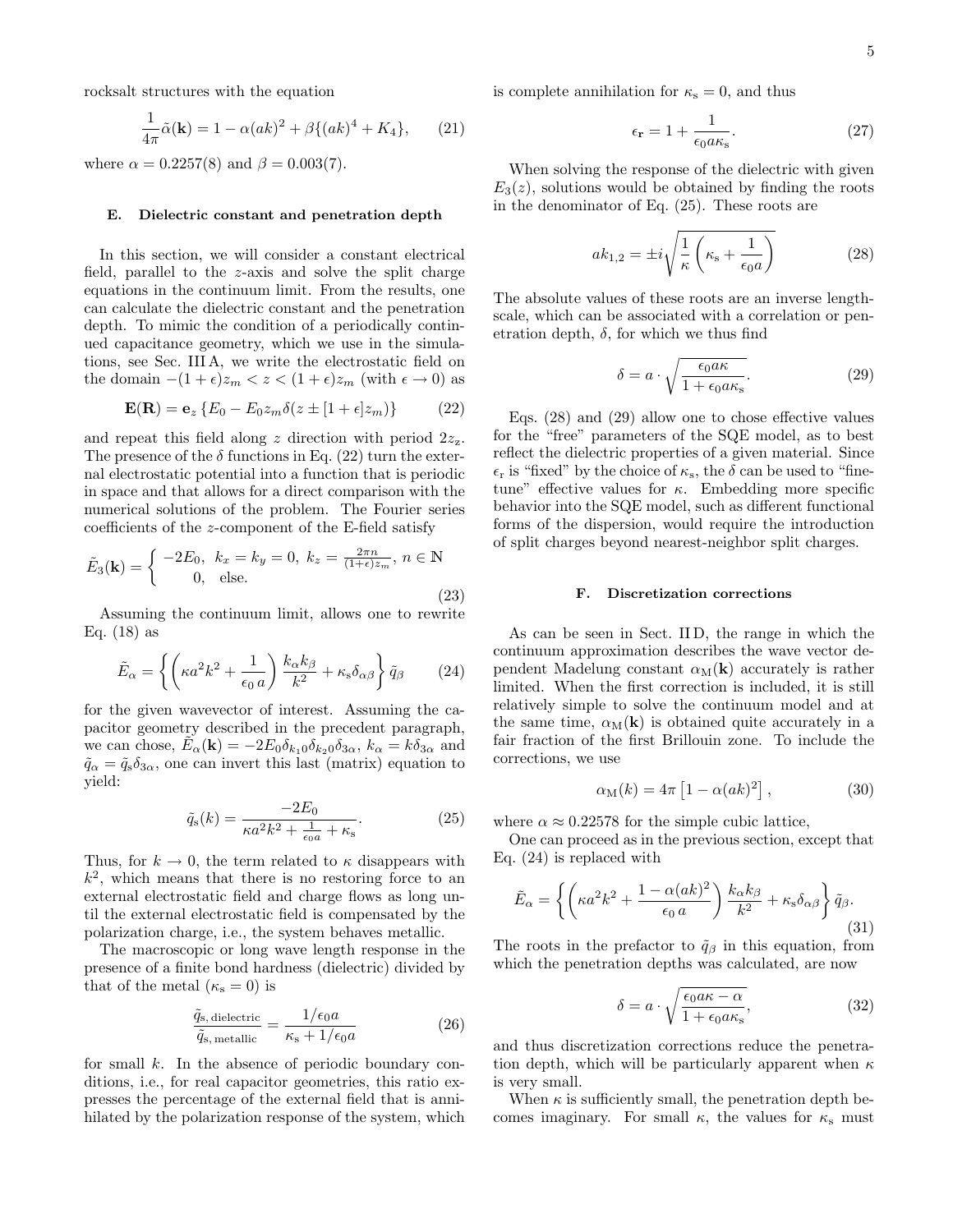be sufficiently large to guarantee the stability of the dielectric. In that case, the denominator on the r.h.s. of Eq. (25) does not tend to have poles in the first Brillouin zone, which means that the ratio of  $\tilde{q}_s(k)$  and  $\tilde{E}(k)$  is essentially constant. This in turn implies that for the capacitor geometry considered here, split charges are almost constant through the material, that is, charge only builds up in the last layer on the surface.

# III. COMPARISON TO NUMERICAL SOLUTIONS OF THE SQE MODEL

#### A. Model system and method

In our numerical calculations, we consider a simple cubic lattice of SQE charges. The distance between nearest neighbors, a, is used to define the unit of length, i.e.,  $a = 1$ . This means that the atomic number density of the simple lattice  $n = 1/a^3$  and consequently a number density of split charges of  $n_s = 3n$ . The solids in our calculation are typically composed of  $10 \times 10 \times 100$  atoms. While the numerical solutions could have been simplified substantially, e.g., by making use of the fact that the atomic charges in each layer are identical, we felt it was sufficient to use our house-written, "not-special-purpose" molecular dynamics code.

Periodic boundary conditions are invoked in all three spatial dimensions. The size of the simulation box is  $10a \times 10a \times (100 + \epsilon)$  a, that is, we investigate a sandwich structure with the sandwich normal parallel to the z direction. The extra-margin in the z direction breaks the bonds between different periodic images, thus, there are no split-charges across the boundary in z direction. There are two reasons why we chose the dimension parallel to z only marginally larger than the actual crystal: First, it reduces the computational time, but more importantly, it also appears to reduce finite-size effects. In another set of simulation, i.e., whenever we want to ascertain the external field, the length of the vacuum slab was increased to that of the dielectric.

As the potential  $V$  is bilinear in the split charges, we can use molecular dynamics on them within an extended Lagrangian scheme to find their optimum values. For this purpose, the split charges are assigned a mass  $m_{ij} = \kappa_{ij} + \kappa_i + \kappa_j$ , which moves the characteristic frequency of an oscillation to roughly unity. The equations of motion are damped with a term  $-m_{ij} \gamma \dot{q}_{ij}$ , where the damping constant is typically chosen to be 1/2. This choice for  $\gamma$  renders the motion to be very slightly underdamped. The molecular dynamics time step is chosen to be  $\Delta t = 2\pi/20$ , so that one typical oscillation is decomposed into 20 time steps. (For large ratios of  $\kappa/\kappa_s$ ) smaller dampings are preferential to avoid overdamping of long-wavelength modes.) For calculations, where  $\kappa$  is similar to or larger than  $\kappa_s$ , the system is essentially relaxed after 20 time steps, for smaller ratios, more time steps have to be carried out.

## B. Results

In this section, we will test the analytical predictions with the numerical solutions of the model system that is described in the previous section. We start the test of our analytical results by comparing a measurement of the penetration depth from simulations to those obtained in the regular continuum solution. The equation for the penetration depth is given in Eq. (29) and from this equation, one can find the spatial or z-dependence to be

$$
\rho(z) \propto \sinh(z/\delta),\tag{33}
$$

where we could make use of the problem's symmetry by placing the center of mass of the simulation cell into the origin of the coordinate system, i.e., the charges decay exponentially into the system from both surfaces at a rate proportional to  $1/\delta$ . In Fig. 2 we demonstrate that this prediction is accurate within symbol size, at least for the investigated value of  $\delta = 10 a$ . Three cases are shown explicitly: One metal  $(\kappa_s = 0)$ , one dielectric with an extremely small polarizability ( $\kappa$ <sub>s</sub> = 200), and one case in between. As the continuum solution becomes better with increasing  $\delta$  one can state that the continuum solution is applicable for  $\delta > 10$  a.



FIG. 2: (Color online.) Comparison of numerical data and theory on the z-dependence of the charge density. In the calculations, the numbers of layers was 100, and thus  $z_M = 50$  a.  $\kappa$  was chosen such that the penetration depth  $\delta = 10$  a remained constant, which makes the normalized charge density  $\rho(z)/\rho(z_M)$  collapse onto a single curve. The shaded area reflects the (normalized) surface charge from the continuum limit treatment. There is no adjustable coefficient in the theory.

Next, we want to test the equation for the dielectric constant, i.e., Eq. (27). To do this, the electrostatic field is measured inside the solid at atomic sites (neglecting the on-site charge) and at the vertex points of the elementary cells, where the contribution of eight nearest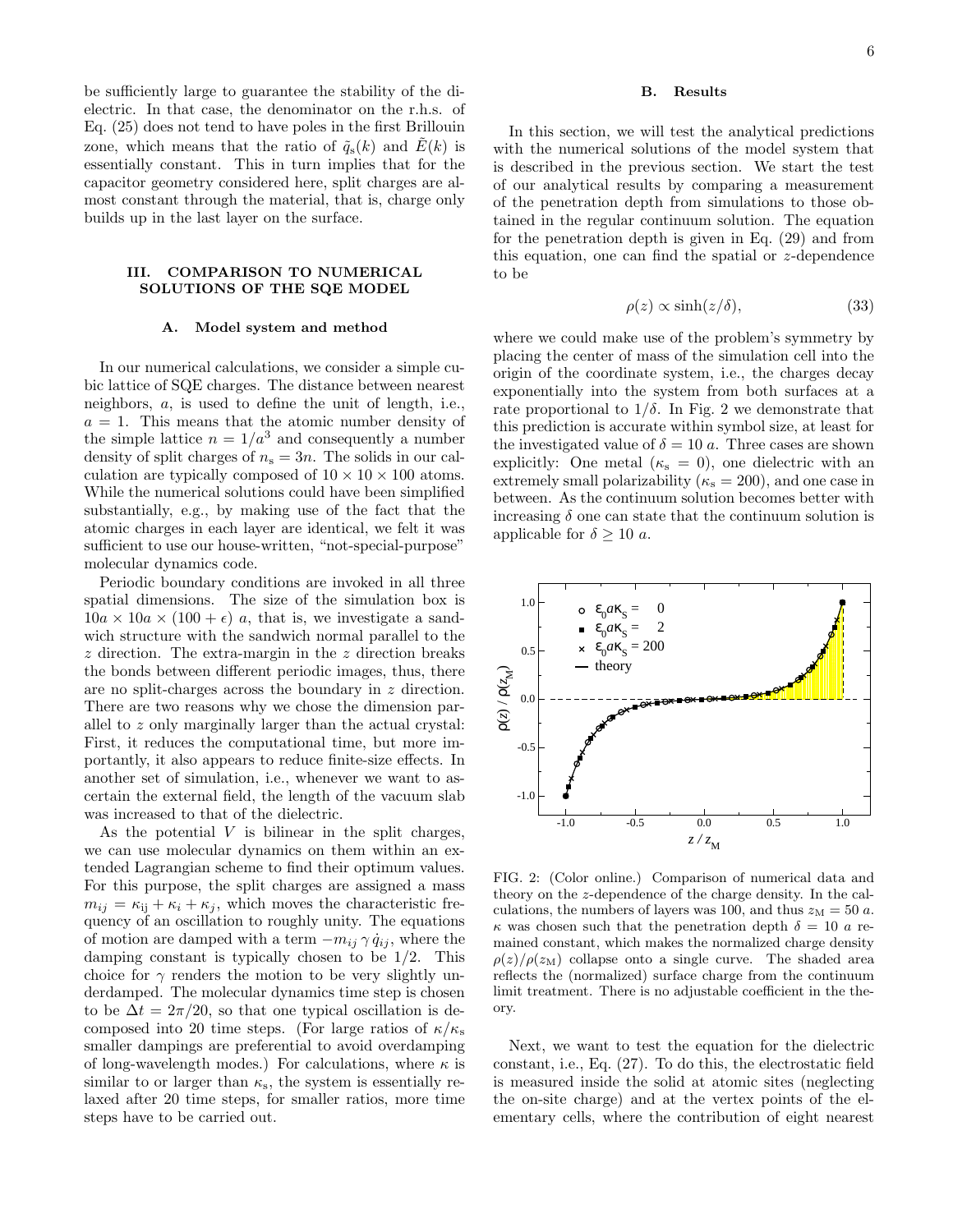identical charges would cancel exactly. The atomic-site value and the average of the eight vertex points are averaged, which gives a fair estimate of the electrostatic field in one elementary cell. Unfortunately, we cannot simply associate the external field with the externally applied electrostatic field. The reason is that due to the periodic boundary conditions, it is not defined if the vacuum slab or the dielectric slab are within the capacitance. In other words, surface effects prevail in an infinitely repeated array of capacitances. In order to yet determine the external field we increased the vacuum slab and calculated the electrostatic field with the same (Ewald summation) subroutines as those that were used to produce the charges. Changing the cutoffs in real and reciprocal states did not alter the results. Some data of the  $z$  dependence on  $E$ is shown exemplarily in Fig.  $3(a)$ . It can be shown that the electrostatic field remains constant outside the material and decays to another constant value within, which is greater than zero for positive values of  $\kappa_{\rm s}$ . For  $\kappa_{\rm s} = 0$ , the total field inside the material decays exponentially, mimicking the response of an ideal conductor.



FIG. 3: (Color online) Normalized z-component of the electrostatic field in the capacitor geometry as a function of z (normalized on half the thickness,  $z_M$ , of the dielectric) for different values of  $\kappa$ <sub>s</sub>. Here, the bulk capacitor material is  $N_z = 60$  layers thick and placed in a simulation box  $2N_z a$ units long. The system is subjected to a constant externally applied field oriented along the z-axis with magnitude  $E_{\text{app}}$ . The atomic hardness of the material is fixed at  $\epsilon_0 a \kappa = 4$ .

In order to measure  $\epsilon_r$ , the dielectric constant, we use the equation

$$
\epsilon_{\rm r} E_{\rm int} = E_{\rm out}.\tag{34}
$$

The ratio  $E_{\text{int}}/E_{\text{out}}$  is determined from data that is shown in Fig. 3(a) and from related data. Results for  $\epsilon_r$  are shown in Fig. 4. The error between simulation and prediction was less than 0.1% in all cases investigated, where  $\kappa_s > 0$ . It could always be reduced by reducing the controllable errors in the numerical calculations, such as by increasing the system size, improving the cutoffs in the Ewald summation, or relaxing the system for a longer time, providing evidence that Eq. (27) is exact.



FIG. 4: Dielectric constant  $\epsilon_r$  as a function of  $\kappa_s$  for two different values of  $\kappa$ . The inset shows the same data as the main figure but on a shifted lin-log graph.

Lastly, we wish to demonstrate that the dispersion or finite discretization correction to the Madelung constant can be used to improve the spatial variation of the electrostatic field. This is done in Fig. 5, where the charge density of a conductor with small penetration depth  $\delta$ is shown. For the selected parameters, the regular continuum treatment overestimates  $\delta$  by almost 50% while including the corrections to  $\alpha(\mathbf{k})$  up to second order reduces the error to less than 1 % for the chosen parameters. Numerical errors, in particular due to the Ewald summation, become relevant when the induced charges are very small, which is apparent in the linear-logarithmic representation. However, as before, errors are controllable by increasing the cutoffs, relaxation times, etc.

# IV. DISCUSSION AND CONCLUSIONS

In this paper, we used continuum theory and numerical methods to investigate the dielectric properties of the split charge formalism, which contains the regular charge equilibration method as a limiting case when the bond hardness is set to zero. In the other limit, i.e., when the atomic hardness is set to zero, SQE corresponds to pure bond-type charge equilibration approaches. For systems that can be described as simple cubic or rocksalt structures we find that the dielectric constant follows the equation

$$
\epsilon_{\rm r} = 1 + \frac{n_{\rm s}}{9\epsilon_0 \alpha_{\rm s}},\tag{35}
$$

where we have rewritten Eq. (27) by introducing the term  $\alpha_{\rm s} = \kappa_{\rm s} a^2$ , which is the (dipole) polarizability associated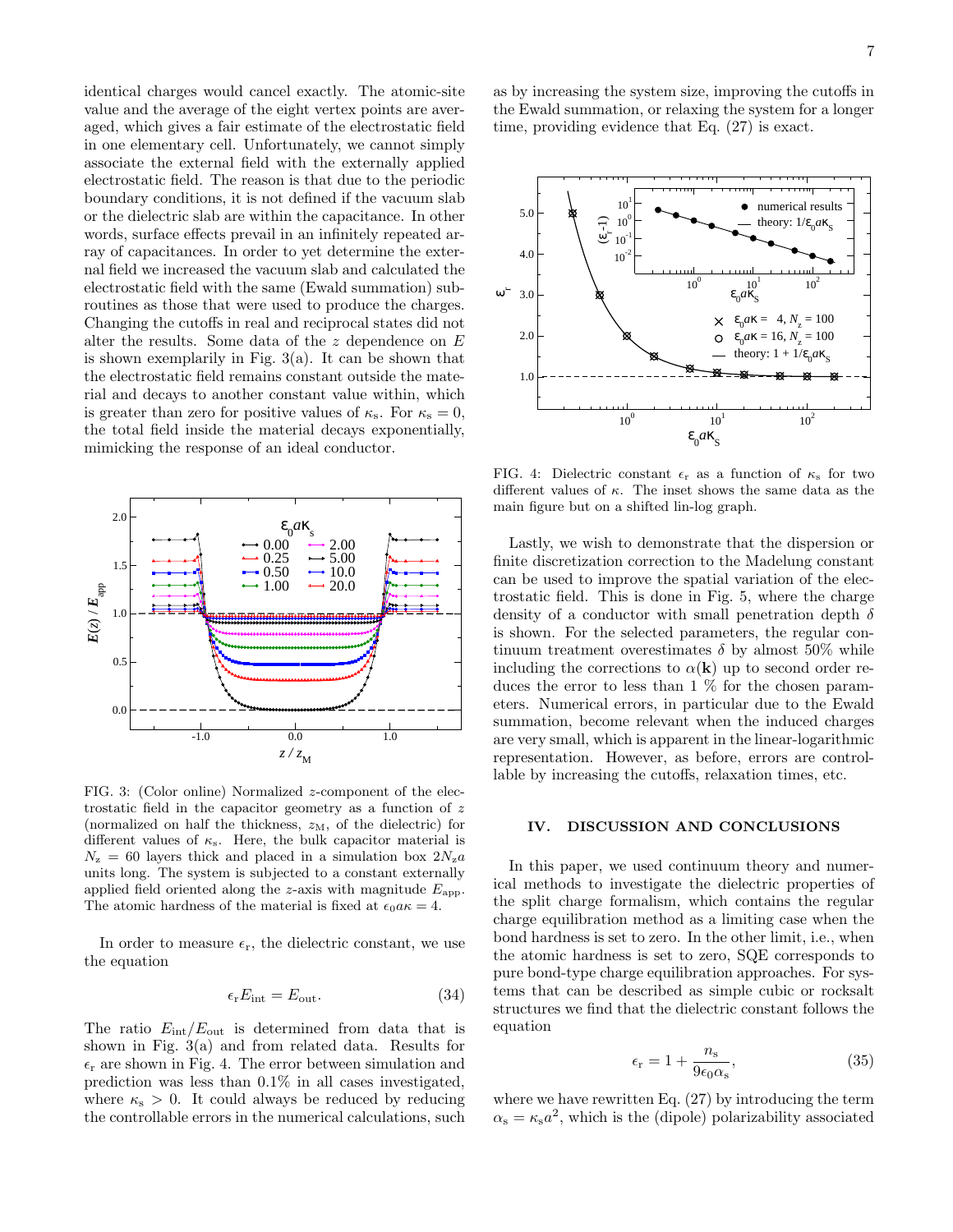

FIG. 5: (Color online) Atomic charges near the surfaces as a function of the distance from the surface, where the surface is located at  $\Delta z = 0$ . Squares are numerical data. Longdashed (red) and solid (blue) lines represent the predictions by the continuum treatment with and without corrections. The inset is a linear-logarithmic plot of the main figure. In the data shown,  $\epsilon_0 a \kappa = 3/2\pi$  and  $\kappa_s = 0$ , which is close to the point at which the dielectric response becomes unstable.

with a split charge, and where we expressed the split charge density  $n_s$  as  $3/a^3$ . Eq. (35) has the same structure as a truncated density expansion of the Clausius Mossotti relation, see Ref. 17 for a pedagogical derivation of that relation. However, for the split charge model, the expansion truncates after the first-order term in density. An interesting consequence of Eq. (35) is that the dielectric constant diverges in the limit of zero bond stiffness, which implies that regular charge equilibration methods produce the same electrostatic fields as metals.

Besides predicting correctly the dielectric constant as a function of the microscopic parameters of the SQE model, we also find that the penetration depth is predicted correctly by the continuum approach, although discretization corrections are required when the characteristic length scales approach values in the vicinity of the lattice constant. Another feature that corrections to the continuum solutions capture correctly, at least for simple cubic systems, is the point in the Brillouin zone where the dielectric response first shows an instability upon a decrease in lattice constant, i.e., the system becomes unstable at the largest reciprocal lattice vector contained in the first Brillouin zone. Such instabilities are often deemed as unphysical, but solid  $H_2$ , for example, becomes infrared active under high pressure. [18] That situation, if rationalized within an SQE model, would require restoring terms that couple to the fourth moments of split or net charges, and it might be worth pursuing these higherorder terms for systems under large pressure.

An appealing property of the split charge method is that the "adjustable" parameters can be parameterized directly from experiments. The dielectric constant (at least its high-frequency/electronic part) translates directly into a value for  $\kappa_s$  and the atomic hardnesses follow from atomic data for electronegativity and ionization energy. Alternatively, one may want to use a value for  $\kappa$ that best reflects the penetration depth on which the external electrostatic field decays to the value inside the solid.

It is difficult to speculate how much the SQE model can improve existing force fields, in particular, how much better electrostatic interactions will be modeled near surfaces, as compared to, for example, current implementation of the regular QE approach in CHARMM [19] or the REAX force field [20]. However, given the results in the original SQE work [15], it seems as though its advantages are particularly strong when two chemical moieties are in close vicinity, e.g., the electrostatic potential (ESP) surface of a water methane dimer was found to have an error of 59% with regular QE, which was reduced to 29% with SQE. Of course, when electrostatic field lines are parallel to a dielectric surface, much further improvement is to be expected, because the regular QE model behaves like a metal and thus excludes these transverse components, while SQE has the ability to mimic dielectrics.

One challenge that the SQE model will certainly face in molecular dynamics simulations is that extended Lagrangian schemes are not straightforwardly applicable when  $\kappa_s$  diverges during bond breaking. A large  $\kappa_s$  will induce high-frequency oscillations unless the "split charge mass" were made time dependent and adjusted according to changes in  $\kappa_{\rm s}$ . Thus, we expect future implementations of the SQE method into simulation software to be based on regular minimization techniques.

We would like to summarize our discussion by formulating a list of requirements for charge-transfer potentials. They should have the following features: (i) adjustable dielectric constant, (ii) adjustable penetration depth of the electrostatic field, (iii) retain, at least in principle, the parameterization of  $\kappa$  and  $\chi$  from atomic principles, (iv) produce the correct dissociation limit for broken chemical bonds without invoking externally-imposed charge neutrality constraints, and show the correct scaling of the polarizability with the degree of polymerization for polymer chains in the limit of (v) long chains and (vi) short chains. Pure atom-based charge equilibration approaches violate (i), (iv), and (v), while pure bond-based charge equilibration approaches (in which the bond hardness diverges when the bond breaks) violate (ii), (iii), and (vi). The split charge method does not violate any of the criteria, which is why we would argue that it bears great potential for the use in classical force fields. Of course, as argued in, for instance in Ref. [14], it will be necessary to include on-site, atomic polarization to also reflect polarization normal to the bonds. Corrections of this type can be added to the split-charge model in the same way as they can be added to regular charge fluctuation models.